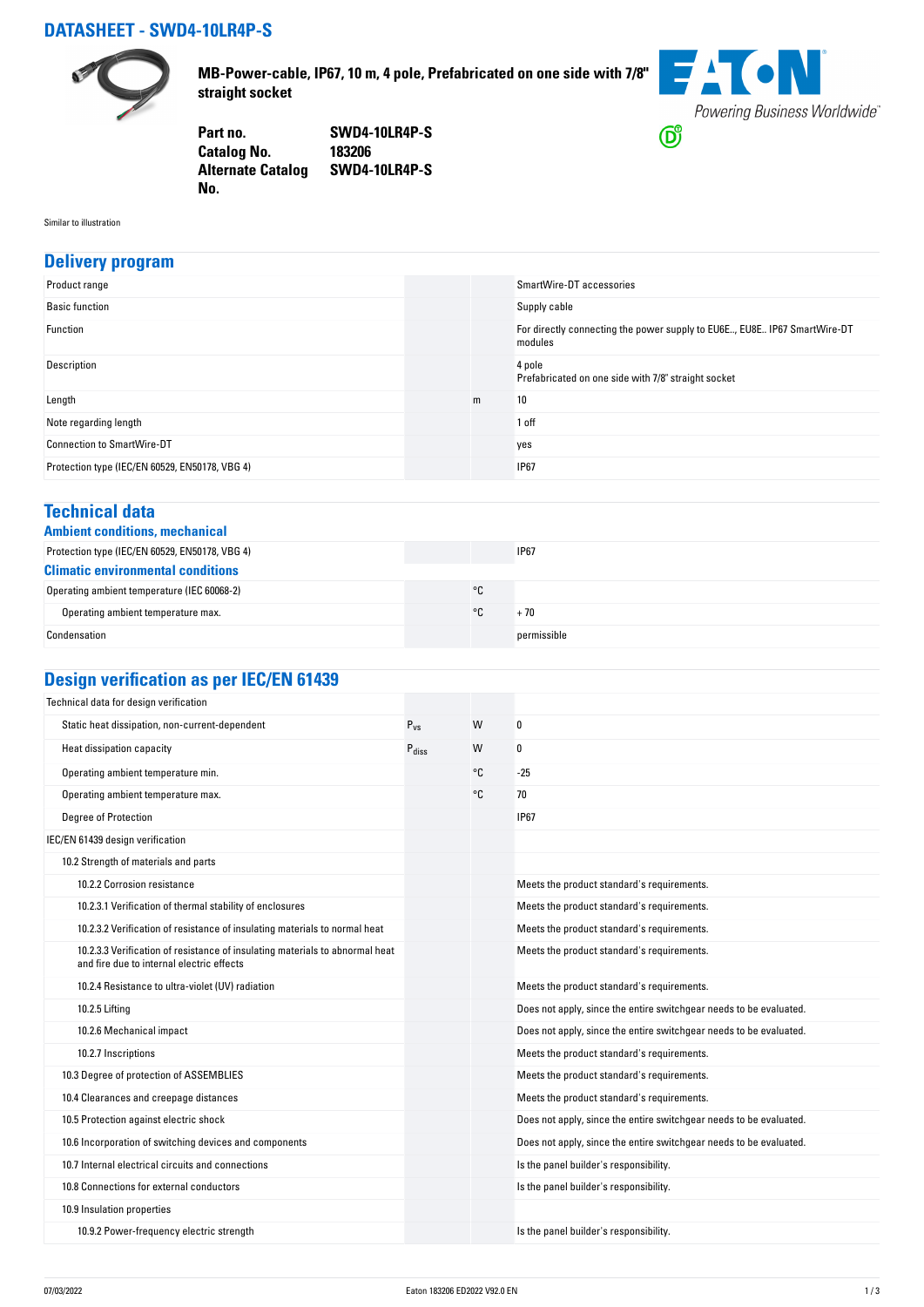| 10.9.3 Impulse withstand voltage                         | Is the panel builder's responsibility.                                                                                              |
|----------------------------------------------------------|-------------------------------------------------------------------------------------------------------------------------------------|
| 10.9.4 Testing of enclosures made of insulating material | Is the panel builder's responsibility.                                                                                              |
| 10.10 Temperature rise                                   | The panel builder is responsible for the temperature rise calculation. Eaton will<br>provide heat dissipation data for the devices. |
| 10.11 Short-circuit rating                               | Is the panel builder's responsibility.                                                                                              |
| 10.12 Electromagnetic compatibility                      | Is the panel builder's responsibility.                                                                                              |
| 10.13 Mechanical function                                | The device meets the requirements, provided the information in the instruction<br>leaflet (IL) is observed.                         |

### **Technical data ETIM 8.0**

| Cables (EG000001) / Data and communication cable (EC003249)                                                                                                                      |                 |                               |
|----------------------------------------------------------------------------------------------------------------------------------------------------------------------------------|-----------------|-------------------------------|
| Electric engineering, automation, process control engineering / Cable, wire / Communication cable / Data and communication cable (copper) (ecl@ss10.0.1-27-06-18-01 [AKE197014]) |                 |                               |
| <b>Conductor material</b>                                                                                                                                                        |                 | Other                         |
| Conductor surface                                                                                                                                                                |                 | Bare                          |
| Diameter conductor                                                                                                                                                               | mm              | 1.5                           |
| Nominal cross section conductor                                                                                                                                                  | mm <sup>2</sup> | 0.5                           |
| AWG size                                                                                                                                                                         |                 | 20                            |
| Conductor category                                                                                                                                                               |                 | $Class 2 = stranded$          |
| Number of cores                                                                                                                                                                  |                 | 4                             |
| Number of stranding elements                                                                                                                                                     |                 | 26                            |
| Stranding element                                                                                                                                                                |                 | Pairs                         |
| Material core insulation                                                                                                                                                         |                 | Other                         |
| Specification core insulation                                                                                                                                                    |                 | Other                         |
| Core identification according to HD 308 S2                                                                                                                                       |                 |                               |
| Core identification                                                                                                                                                              |                 | Colour                        |
| Screen over stranding element                                                                                                                                                    |                 | Foil                          |
| Stranding                                                                                                                                                                        |                 | Bundle                        |
| Screen over stranding                                                                                                                                                            |                 | None                          |
| Longitudinal water blocking cable                                                                                                                                                |                 | Yes                           |
| Radial water blocking cable                                                                                                                                                      |                 | Yes                           |
| Suitable for underground installation                                                                                                                                            |                 | No                            |
| Approved type of underground installation                                                                                                                                        |                 | Other                         |
| Protective sheath                                                                                                                                                                |                 | Other                         |
| Material outer sheath                                                                                                                                                            |                 | Polyvinyl chloride (PVC)      |
| Specification material outer sheath                                                                                                                                              |                 |                               |
| Colour outer sheath                                                                                                                                                              |                 | Black                         |
| Armouring/reinforcement                                                                                                                                                          |                 | None                          |
| <b>Material reinforcement</b>                                                                                                                                                    |                 |                               |
| Cable geometry                                                                                                                                                                   |                 | Round                         |
| Reaction-to-fire class according to EN 13501-6                                                                                                                                   |                 | None                          |
| Smoke development class according to EN 13501-6                                                                                                                                  |                 | None                          |
| Euro class flaming droplets/particles according to EN 13501-6                                                                                                                    |                 | None                          |
| Euro class acidity according to EN 13501-6                                                                                                                                       |                 | None                          |
| Halogen free (according to EN 60754-1/2)                                                                                                                                         |                 | No                            |
| Halogen free (according to IEC 60754-2)                                                                                                                                          |                 | No                            |
| Flame retardant                                                                                                                                                                  |                 | According to IEC/EN 60332-1-2 |
| Low smoke (according to EN 61034-2)                                                                                                                                              |                 | No                            |
| Low smoke (according to IEC 61034-2)                                                                                                                                             |                 | No                            |
| Oil resistant (according to EN 60811-404)                                                                                                                                        |                 | Yes                           |
| Oil resistant (according to IEC 60811-404)                                                                                                                                       |                 | Yes                           |
| Insulation integrity according to IEC 60331                                                                                                                                      |                 | No                            |
| <b>Circuit integrity</b>                                                                                                                                                         |                 | None                          |
| Outer diameter approx.                                                                                                                                                           | mm              | 11                            |
| Min. permitted bending radius, moving application with forced guidance                                                                                                           | mm              |                               |
| Min. permitted bending radius, moving application/free movement                                                                                                                  | mm              |                               |
| Min. permitted bending radius, stationary application/permanent installation                                                                                                     | mm              | 64                            |